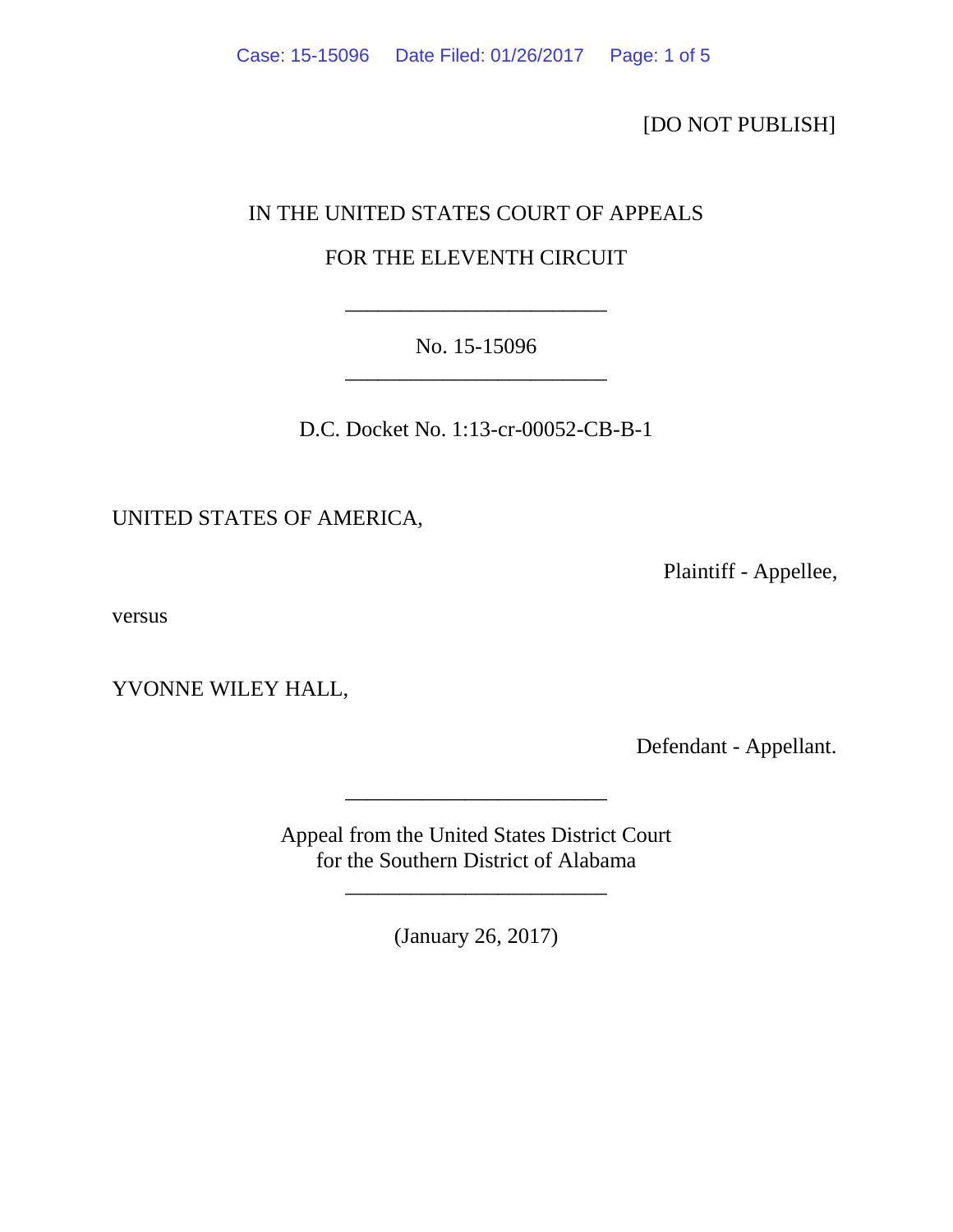Before WILSON and JILL PRYOR, Circuit Judges, and BARTLE,<sup>\*</sup> District Judge. PER CURIAM:

Yvonne Hall appeals her sentence of 36 months' imprisonment, imposed after revocation of her supervised release. She raises a procedural reasonableness claim, arguing that the district court erred by considering an impermissible sentencing factor: religion. After thorough review of the record and the parties' briefs, and having had the benefit of oral argument, we vacate Hall's sentence and remand to the district court for resentencing.

I

While under supervised release for bank fraud and identity theft convictions, Hall again committed bank fraud. The offense triggered revocation of Hall's supervised release, with a guidelines range of 21 to 27 months' imprisonment. Hall requested a sentence at the lower end of the range, noting that she has three children. The government asked for the statutory maximum—36 months—based on Hall's criminal history. Hall and the district court then engaged in the following colloquy:

> Hall: I'm very much content with ... your decision, whatever it is. That's saying—you know, like he said, it's over and over and over. I just have an addiction [to money] and there's no help for me....

 $\overline{\phantom{a}}$ 

<span id="page-1-0"></span><sup>∗</sup> Honorable Harvey Bartle III, United States District Judge for the Eastern District of Pennsylvania, sitting by designation.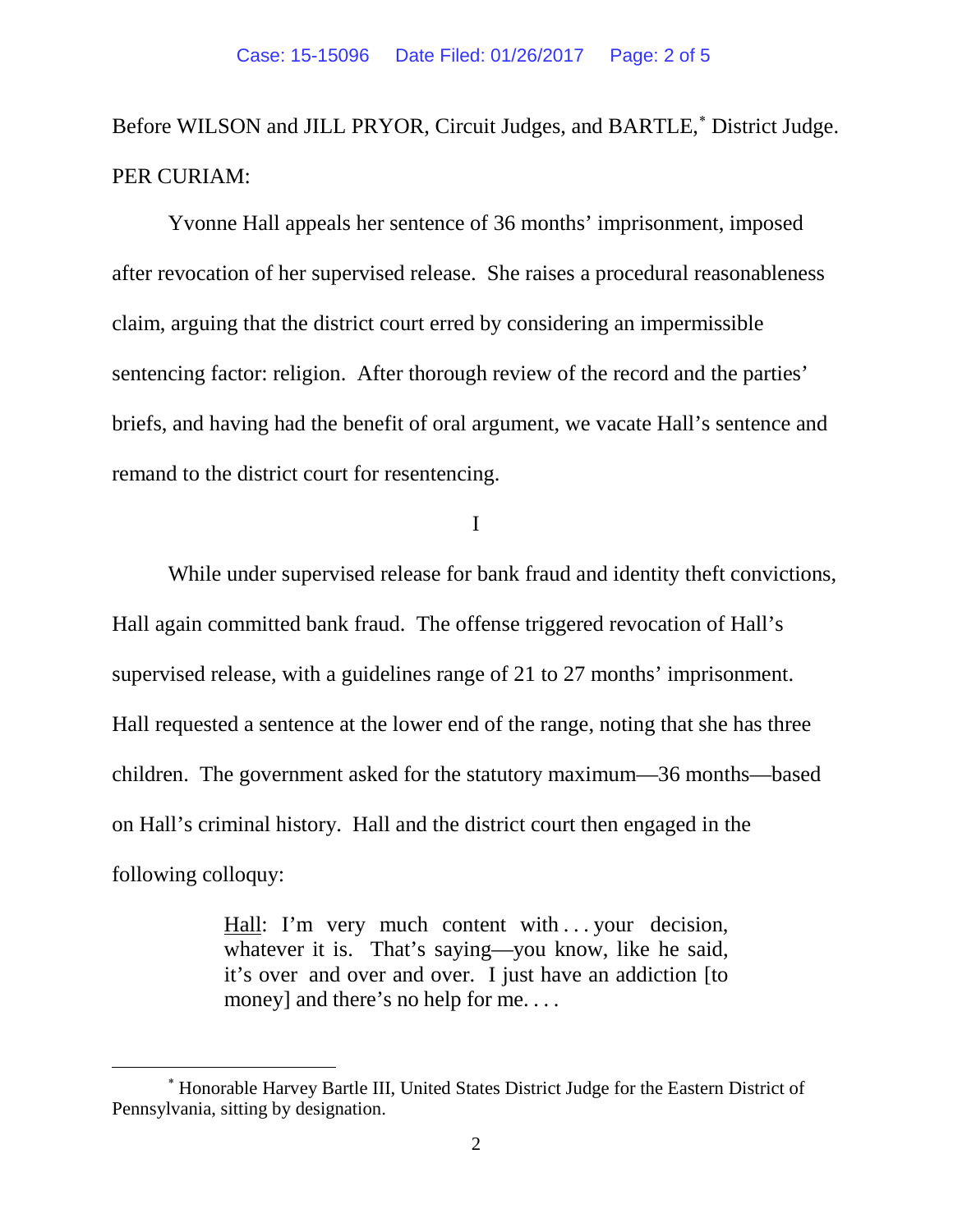Court: Why do you say there's no help for you?

Hall: Because there's nothing. What help do you have for someone like me? The only people that get help is people that's on drugs. . . .

Court: Have you thought of finding something else to satisfy your addiction?

Hall: You know, when you have an addiction that goes on for so long[.]

. . .

Court: And I'm not going to lecture you because I believe you can be saved. . . . Have you ever picked up the Bible?

Hall: Yes, I have.

Court: What have you done with it?

Hall: I mean, I read it. It's nothing—I don't think it's a spiritual thing.

. . .

Court: And I'm going to sentence you to 36 months' custody . . . . But I just wish that you would give yourself time to reflect on the self, that you have turned into a demon and you've known it. You're not sick. You've turned yourself into a demon and you need not have done that.

Hall lodged no objections to the district court's ruling. This appeal followed.

## II

Because Hall did not object to her sentence, we review her claim for plain

error. Hall must show "(1) that the district court erred; (2) that the error was plain;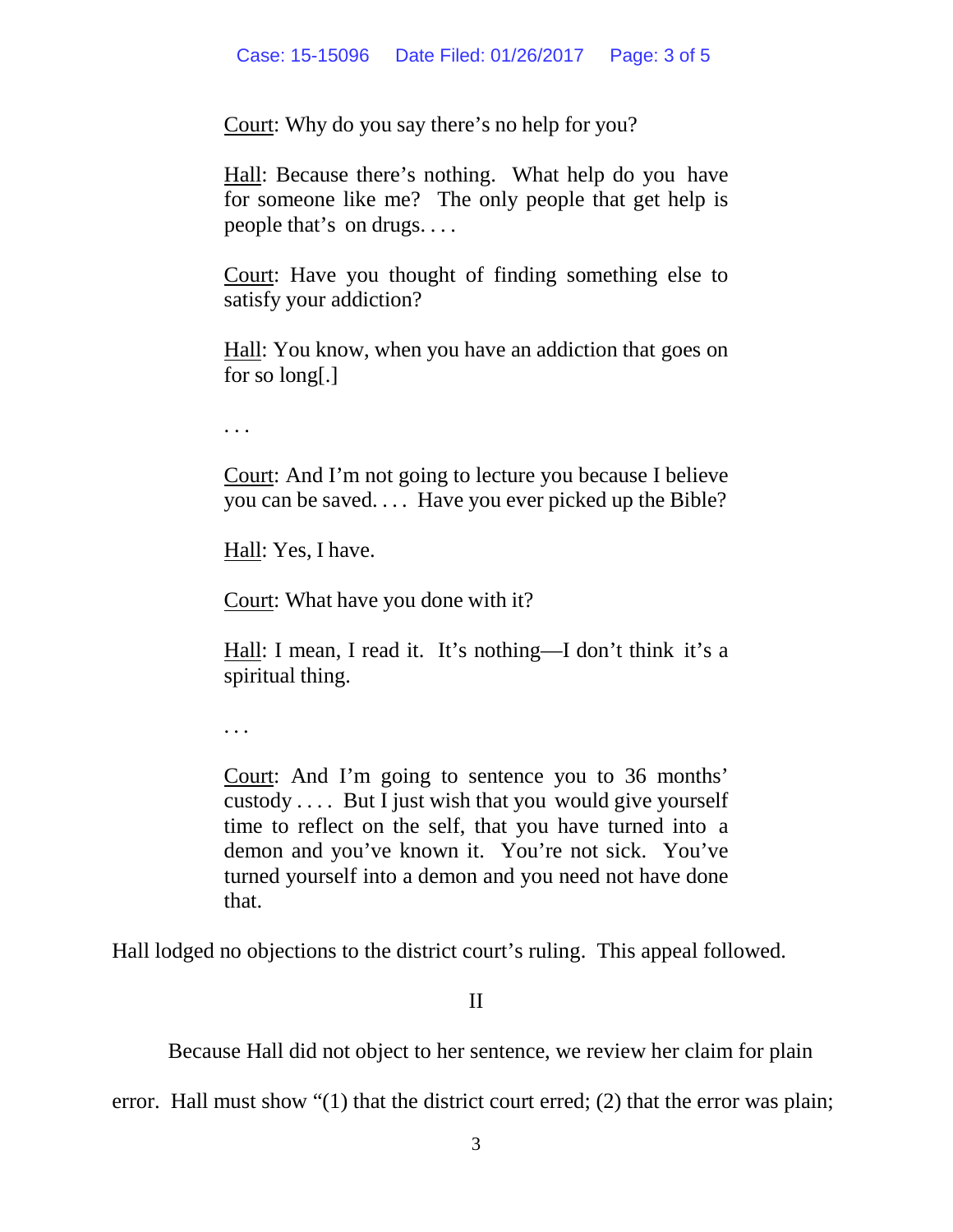and (3) that the error affected [her] substantial rights." *United States v. Vandergrift*, 754 F.3d 1303, 1307 (11th Cir. 2014) (internal quotation marks omitted). "If all three conditions are met, we then decide whether the error seriously affected the fairness, integrity, or public reputation of judicial proceedings." *Id.* (internal quotation marks omitted).

#### III

Although plain error is a demanding standard, the unique circumstances in this case warrant relief.

First, the district court erred, and its error was plain. Religion is an impermissible sentencing factor. U.S.S.G. § 5H1.10; *see also Zant v. Stephens*, 462 U.S. 862, 885, 103 S. Ct. 2733, 2747 (1983). And the court's colloquy with Hall makes clear that its sentencing decision was "substantially affected by the consideration of" religion. *See United States v. Clay*, 483 F.3d 739, 745 (11th Cir. 2007). Religion was a focal point of the colloquy, and the court, in explaining its sentencing decision, twice called Hall a "demon," thus indicating that its "imposition of a lengthy prison term . . . reflected the fact that [its] own sense of religious propriety had somehow been betrayed." *See United States v. Bakker*, 925 F.2d 728, 740–41 (4th Cir. 1991).

Second, the court's error affected Hall's substantial rights. Given that religion was a focal point of the court's colloquy with Hall, a "reasonable